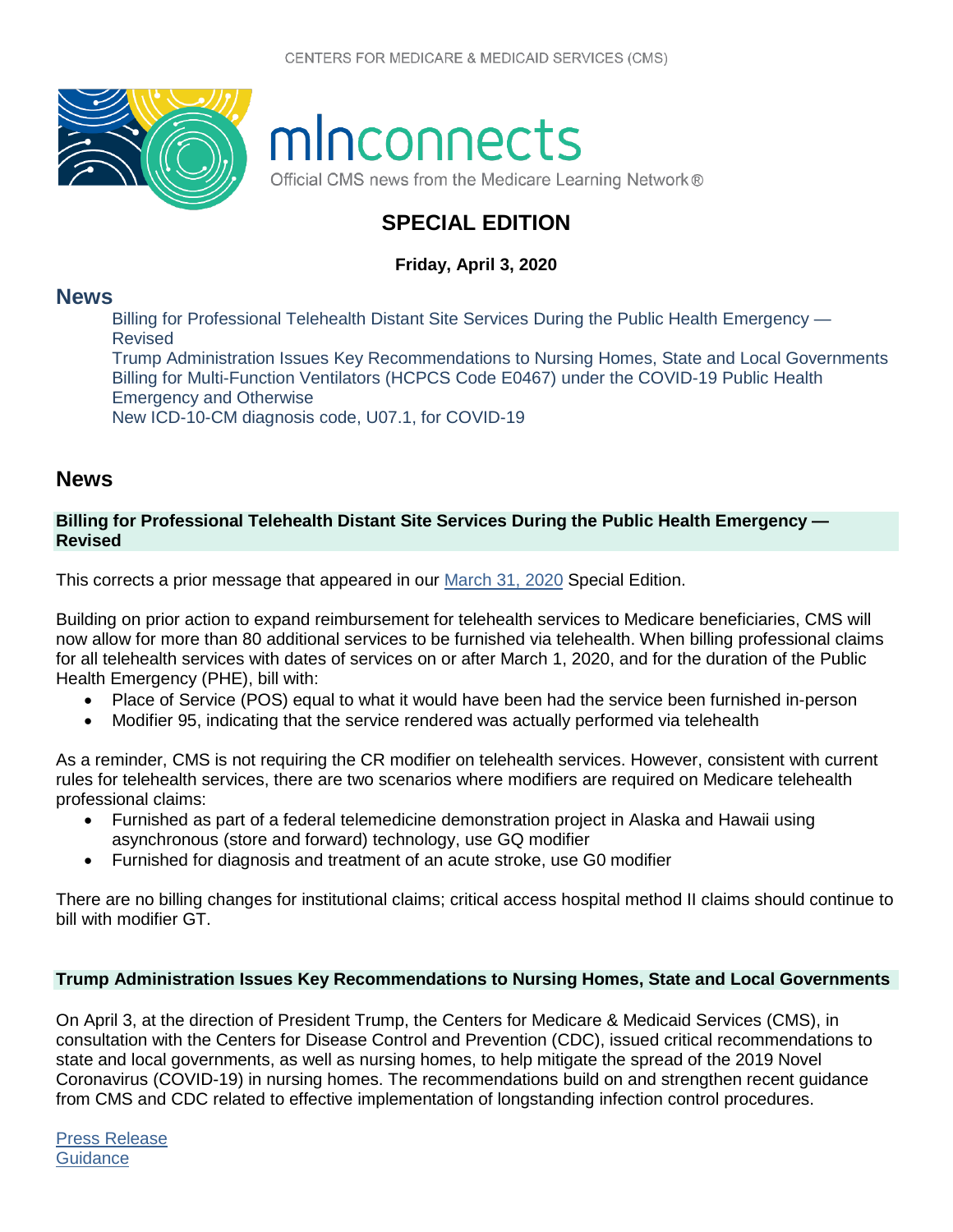#### <span id="page-1-0"></span>**Billing for Multi-Function Ventilators (HCPCS Code E0467) under the COVID-19 Public Health Emergency and Otherwise**

CMS recognizes that in these important times, in particular, beneficiaries, health care clinicians, suppliers, and manufacturers are looking for the broadest possible access to ventilators for their care needs. We are taking a number of steps to increase access to and remind suppliers about certain options available to them and beneficiaries regarding multi-function ventilators.

Effective immediately, CMS is suspending claims editing for multi-function ventilators when there are claims for separate devices in history that have not met their reasonable useful lifetime.

For more information on multi-function ventilators, see [MLN Matters Special Edition Article SE20012.](https://www.cms.gov/files/document/se20012.pdf)

#### <span id="page-1-1"></span>**New ICD-10-CM diagnosis code, U07.1, for COVID-19**

In response to the national emergency that was declared concerning the COVID-19 outbreak, a new diagnosis code, U07.1, COVID-19, has been implemented, effective April 1, 2020.

As a result, an updated ICD-10 MS-DRG GROUPER software package to accommodate the new ICD-10-CM diagnosis code, U07.1, COVID-19, effective with discharges on and after April 1, 2020, is available on the CMS [MS-DRG Classifications and Software](https://www.cms.gov/Medicare/Medicare-Fee-for-Service-Payment/AcuteInpatientPPS/MS-DRG-Classifications-and-Software) webpage.

This updated GROUPER software package (V37.1 R1) replaces the GROUPER software package V37.1 that was developed in response to the new ICD-10-CM diagnosis code U07.0, Vaping-related disorder, also effective with discharges on and after April 1, 2020, that is currently available on the MS-DRG Classifications [and Software](https://www.cms.gov/Medicare/Medicare-Fee-for-Service-Payment/AcuteInpatientPPS/MS-DRG-Classifications-and-Software) webpage.

Providers should use this new code, U07.1, where appropriate, for discharges on or after April 1, 2020. Refer to the updated MLN Matters Articles for additional Medicare Fee-For-Service information:

- [Update to the International Classification of Diseases, Tenth Revision, Clinical Modification \(ICD-10-](https://www.cms.gov/files/document/mm11623.pdf) [CM\) for Vaping Related Disorder and 2019 Novel Coronavirus \(COVID-19\)](https://www.cms.gov/files/document/mm11623.pdf)
- [Update to the Home Health Grouper for New Diagnosis Codes for Vaping Related Disorder and](https://www.cms.gov/files/document/mm11656.pdf)  [COVID-19](https://www.cms.gov/files/document/mm11656.pdf)
- [April 2020 Integrated Outpatient Code Editor \(I/OCE\) Specifications Version 21.1 R1](https://www.cms.gov/files/document/mm11680.pdf)

For detailed information regarding the assignment of new diagnosis code U07.1, COVID-19, under the ICD-10 MS-DRGs, visit the [MS-DRG Classifications and Software](https://www.cms.gov/Medicare/Medicare-Fee-for-Service-Payment/AcuteInpatientPPS/MS-DRG-Classifications-and-Software) webpage. The announcement is located under the "Latest News" heading.

For additional information related to the new COVID-19 diagnosis code, visit the [CDC website.](https://www.cdc.gov/nchs/icd/icd10cm.htm)

**[Like the newsletter? Have suggestions? Please let us know!](https://www.surveymonkey.com/r/2020MLNConnectsFeedback)**

[Subscribe](https://www.cms.gov/Outreach-and-Education/Outreach/FFSProvPartProg/Electronic-Mailing-Lists.html) to MLN Connects. Previous issues are available in the [archive.](http://www.cms.gov/Outreach-and-Education/Outreach/FFSProvPartProg/Provider-Partnership-Email-Archive.html) This newsletter is current as of the issue date. View the complete [disclaimer.](https://www.cms.gov/Outreach-and-Education/Medicare-Learning-Network-MLN/MLNProducts/MLN-Product-Disclaimer.html)

#### **Follow the MLN on [Twitter](https://twitter.com/CMSGov) #CMSMLN, and visit us on [YouTube.](http://www.youtube.com/playlist?list=PLaV7m2-zFKpihHxb4AiWNjbsIUUKCGljK)**

The Medicare Learning Network®, MLN Connects®, and MLN Matters® are registered trademarks of the U.S. Department of Health and Human Services (HHS).